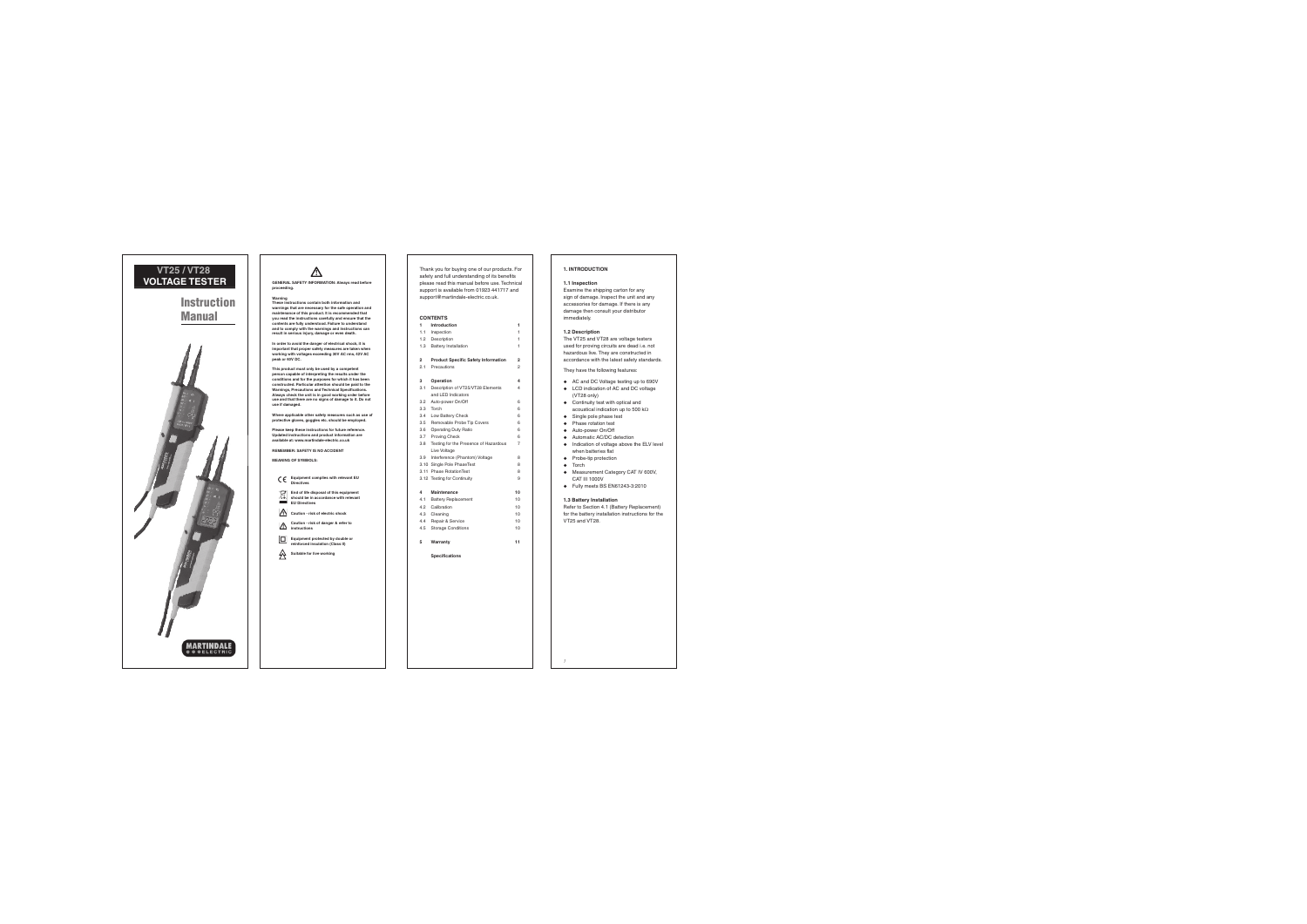### **2. PRODUCT SPECIFIC SAFETY INFORMATION**

**Measurement Category II (CAT II)** is applicable to test and measuring equipment connected directly to utilization points (socket outlets and similar points) of the low-voltage MAINS installation.

### **Measurement Category III (CAT III)** is

applicable to test and measuring equipment connected to the distribution part of the building's low-voltage MAINS installation.

**Measurement Category IV (CAT IV)** is applicable to test and measuring equipment connected at the source of the building's low-voltage MAINS installation.

### **2.1 Precautions**

 This product has been designed with your safety in mind, but please pay attention to the following warnings and cautions before use.

# **Warnings**

The voltage tester must only be used by a skilled and competent person who is familiar with the relevant regulations, the safety risks involved and the consequent normal safe working practices.

Before each use the voltage tester should be examined for damage, cracks, cuts or scratches to the housing and cable. The cable has black outer and contrasting inner insulation, to allow damage to the cable to be easily identified. If there is any doubt the voltage tester should **not be used.**

Make sure the voltage tester is dry, clean and free from dust, grease and moisture while in use to avoid the danger from electric shock due to surface leakage.

Before and after each use, the voltage tester must be proven using a suitable proving device or a known good voltage source. **Do not use** the voltage tester if any expected indication LED's fail to illuminate correctly during proving.

Testing for a voltage that exceeds the specified limits of the voltage tester may damage the voltage tester and expose the operator to a shock hazard. Always check the voltage tester's specified limits before use.

The specified measurement category means the voltage tester will be safe to the user if inadvertently connected to a voltage up to 1000V AC/DC to earth on a CATIII or CAT II installation and 600V AC/DC to earth on a CAT IV installation. It **does not** mean it can be used to test for a voltage beyond its maximum specified limits.

The voltage tester must only be used on CAT IV installations up to 600V to earth, on CAT III and CAT II installations up to 690V to earth, and within the operating temperature and humidity range specified.

If the removable probe tip covers are not fitted to the probes, the measurement category becomes CAT II 1000V, and the voltage tester **must not be used** on CAT III or CAT IV installations to avoid the risk of shorting high energy circuits and arc flash.

**Do not** use the voltage tester if the battery cover is not fitted.

Always keep your fingers behind the finger guards. Never touch the exposed metal probe tips.

Do not use the voltage tester during rain or precipitation.

The voltage tester must not be dismantled or modified in any way by unauthorized persons. The safety of the voltage tester cannot be guaranteed under such circumstances and **must not be used.**

### **Cautions**

 Avoid severe mechanical shock or vibration and extreme temperature.

 If the voltage tester has been stored or transported in temperatures outside its normal operating range it should be given sufficient time to stabilise in the environment where it is to be used. An acclimatisation time of at least 2 hours is required prior to operation of the voltage tester.

 To avoid corrosion from leaking batteries, remove the batteries when the unit is not in use for an extended period.



**3.1 Description of VT25/VT28 Elements and LED Indicators**





**Polarity indicators**  $\mathbf{\Phi}$ 

When connected to a DC voltage source either the + or - LED's  $\bigoplus$  will illuminate dependant on polarity. The positive probe **<sup>2</sup>** is on the main body and is marked with L2 and +.

When connected to an AC voltage source both the + and – LED's **11** will illuminate.

The polarity LED's  $\bigcirc$  will illuminate when the voltage source is  $\geq$  12V AC rms or DC.

### **Voltage threshold indicators 12**

The voltage threshold LED's **12** will illuminate when the magnitude of the voltage source is at a value approaching or greater than the corresponding marked voltage. For example if the voltage source is 55V AC rms then the 24V and 50V LED's will illuminate, if 690V AC rms all voltage threshold LED's **12** from 24V to 690V will illuminate.

#### **ELV warning and single pole test indicator 8**

If the batteries are low or exhausted a hazardous live voltage will not be indicated by the polarity or voltage threshold LED's, but an indication of a voltage above the ELV limit (50V) will continue to be indicated by the ELV LED **8** .

The ELV LED **8** also indicates the presence of AC voltage when the unit is used as a single pole phase detector.

## **Continuity indicator 9**

The continuity LED RX **9** will illuminate to indicate continuity of a circuit under test.

### **Buzzer 7**

The buzzer will sound when: Voltage above the ELV LED **8** threshold is present, or AC voltage is detected when used as a single pole phase tester, or circuit continuity is detected.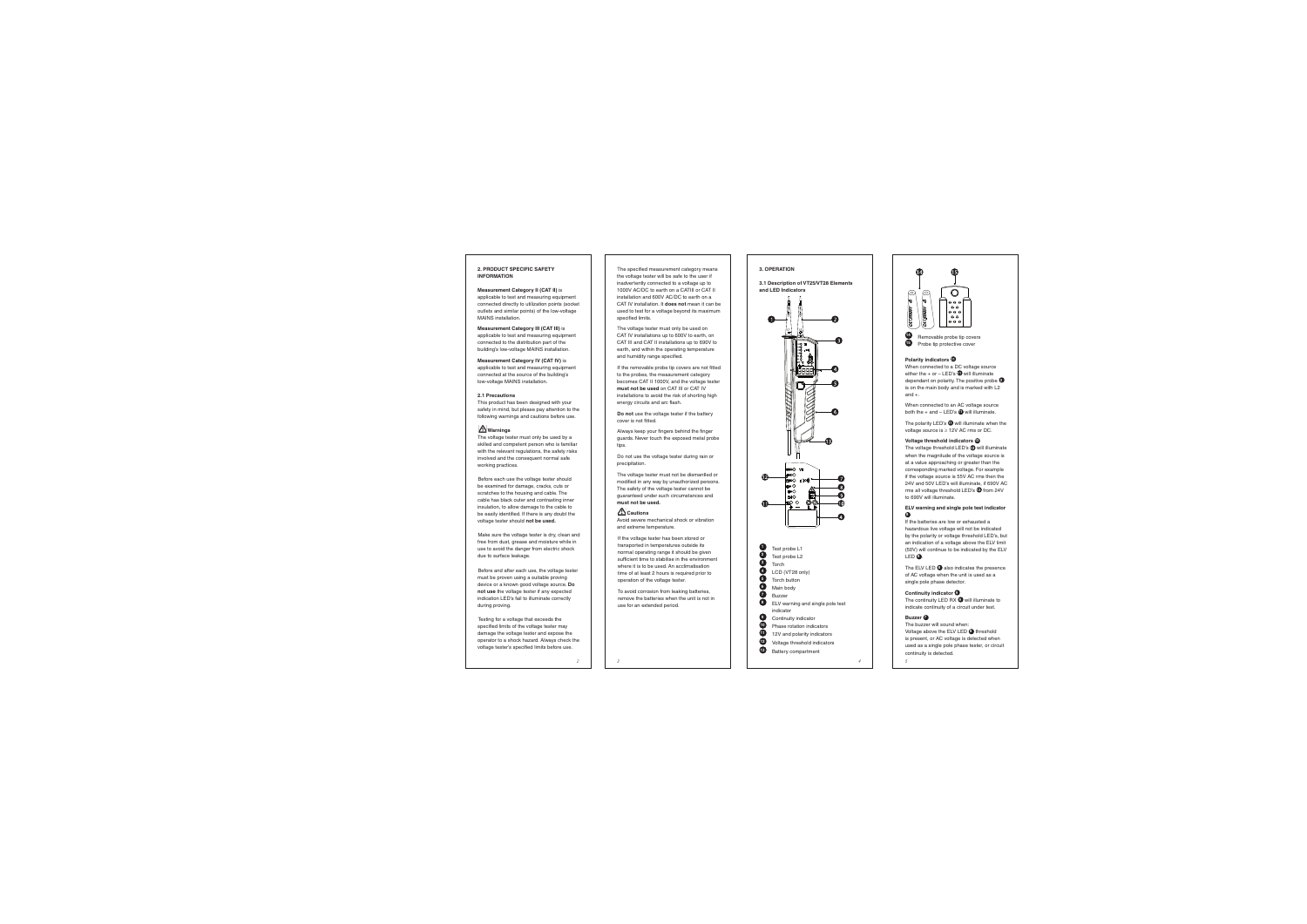### **3.2 Auto-power On/Off**

The voltage tester automatically powers on when it detects continuity, AC or DC voltage >10V approx. or a live phase on probe L2 (single pole test).

The voltage tester will automatically power off 5 seconds after ceasing to detect voltage or continuity.

### **3.3 Torch 3**

Pressing the torch button **6** will turn on the torch and power up the voltage tester.

The torch  $\Theta$  will automatically power off after 10 seconds.

### **3.4 Low Battery Check**

Before and after each use short the test probes of the voltage tester together.

On the VT25, check for an audible tone and a bright Rx LED **9** indication.

If there is no audible tone or the Rx LED is faint the batteries need to be replaced (see section 4.1 Battery Replacement).

On the VT28 if the batteries need replacing will be displayed in the top left corner

of the LCD.

**Do not** use the unit if the batteries need replacing.

### **3.5 Removable Probe Tip Covers**

The probes are fitted with removable probe tip covers **14** allowing the probes to comply with GS38.

Where access to test points may require extended probe tips, the probe tip covers may be removed.

If removed, the voltage tester **must not** be used on CAT III or CAT IV installations.

### **3.6 Operating Duty Ratio**

The voltage tester should be operated (ON) for a maximum period of 30 seconds. This should be followed by a recovery period (OFF) of 4 minutes.

The operating duty ratio is 8 to 1, so if the voltage tester is only ON for 2 seconds then the OFF period need only be 16 seconds.

### **3.7 Proving Check**

Before and after use, verify the voltage tester is functioning correctly with a proving device (PD690 or PD700 is recommended), or a known good voltage source. Do not use

the voltage tester if any LED's fail to illuminate correctly during proving.

Also check the buzzer sounds during proving.

**Note:** The LED's that illuminate during proving will depend on the magnitude of the proving unit output or the voltage source. For example if the voltage source is 230V AC rms, the ELV LED **8** and all voltage threshold LED's (12) except the 400V and 690V LED's must illuminate.

If only the ELV LED **8** illuminates during proving then check the batteries.

### **Warning**

If the proving device or voltage source exceeds the specified limits of the voltage tester the voltage tester may be damaged and the operator exposed to a shock hazard. Always check the specification of the proving device or the voltage magnitude of the voltage source before proceeding with a proving check.

During this verification emphasis should also be placed upon the flexing of the voltage tester's cable along its length, and particularly at the entry points to the hand held elements, to confirm that the cable has not been fractured.

### **3.8 Testing for the Presence of Hazardous Live Voltage**

### **Warning**

Hold the voltage tester and test probe behind the finger guards. Never touch the exposed metal test prods or any part of the voltage tester forward of the finger guards while applied to hazardous voltages.

If testing at locations with high background noise levels, always determine whether the buzzer is perceptible before relying solely on the buzzer indication.

While taking all required safety precautions connect both test probes to the UUT (Unit or location under test).

The polarity and voltage level of any voltage present will be indicated by the illumination of the voltage tester LED's (see section 3.1).

The buzzer will also sound if a voltage is present.

**Note:** The individual LED indications, including the ELV LED, are not to be used for measuring purposes.

### **3.9 Interference (Phantom) Voltage**

It is possible for wiring that is 'dead' to indicate the apparent presence of voltage at power frequency.

If wiring that is live is running in close proximity to the 'dead' wiring being tested, there can be capacitive or inductive coupling between the two, thereby causing interference (phantom) voltages.

Voltage testers that draw a relatively low current when testing for hazardous live voltages may not be able to suppress the interference voltage sufficiently to avoid indicating the presence of a hazardous live voltage when none is present.

The VT25 and VT28 will not suppress typical levels of interference voltage as defined by the test for interference voltage in the standard EN 61243-3:2010.

If there is any doubt as to whether a voltage indication is hazardous live or interference, then an alternative voltage tester capable of distinguishing between the two should be used, or alternative tests should be performed.

### **3.10 Single Pole Phase Test Warning**

Single pole phase testing is not suitable to determine if a circuit is **not** hazardous live. A double pole voltage test should always be used for that purpose.

While taking all required safety precautions connect the test probe marked L2 **2** to the UUT (Unit or location under test).

The ELV LED **8** will illuminate and the buzzer will sound if the presence of AC voltage >100V is detected.

### **3.11 Phase Rotation Test**

While taking all required safety precautions connect the test probes L1 and L2 to the phases to be tested.

The phase to phase voltage will be indicated by the voltage threshold LED's **12** or for the VT28 also by the LCD **<sup>4</sup>** .

The direction of the phase rotation will be indicated by one of the green phase rotation LED's **10** marked **L** (left rotation) and **R** (right rotation).

**Note:** The method of phase sequence

detection relies on capacitive coupling to earth through the user. If the insulation/ grounding conditions of the installation under test or user are not satisfactory then the test results may be impaired.

### **3.12 Testing for Continuity**

While taking all required safety precautions firmly connect both test prods to the UUT (Unit or location under test).

The continuity indicator LED RX(9) will illuminate and the buzzer will sound to indicate circuit continuity.

Do not rely solely on the buzzer as an indication of continuity. Always check the LED indications as the buzzer also sounds to indicate the presence of voltage.